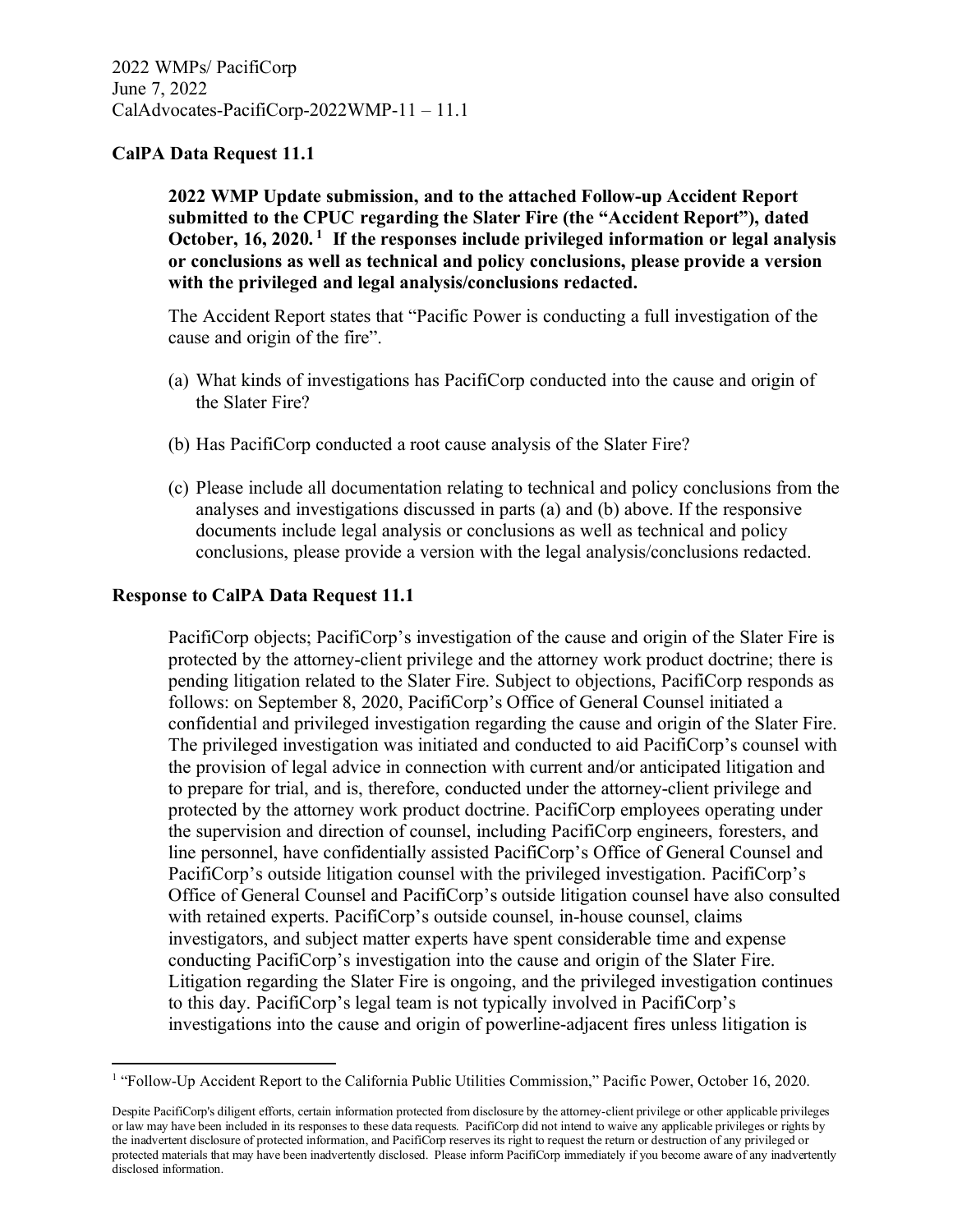expected. When litigation is expected, as here, a primary purpose of the investigation is to assist counsel in preparing for trial. The only analysis of the cause and origin of the Slater Fire that PacifiCorp has conducted has been through its privileged investigation. For certain incidents, PacifiCorp employees may be involved in an analysis to determine whether electric facilities were involved in any fire ignition. Because of the immediate threat of litigation with respect to the Slater Fire, however, this type of analysis did not occur with respect to the Slater Fire. Instead, PacifiCorp's Office of General Counsel immediately initiated the investigation in anticipation of litigation. Providing responses to the above questions would reveal information regarding PacifiCorp's privileged investigation. PacifiCorp also objects that these questions are duplicative of CalPA Data Request Set 6. PacifiCorp intends to provide supplemental responses to CalPA Data Request Set 6, questions 1 through 4 which overlap substantively with these questions.

Despite PacifiCorp's diligent efforts, certain information protected from disclosure by the attorney-client privilege or other applicable privileges or law may have been included in its responses to these data requests. PacifiCorp did not intend to waive any applicable privileges or rights by the inadvertent disclosure of protected information, and PacifiCorp reserves its right to request the return or destruction of any privileged or protected materials that may have been inadvertently disclosed. Please inform PacifiCorp immediately if you become aware of any inadvertently disclosed information.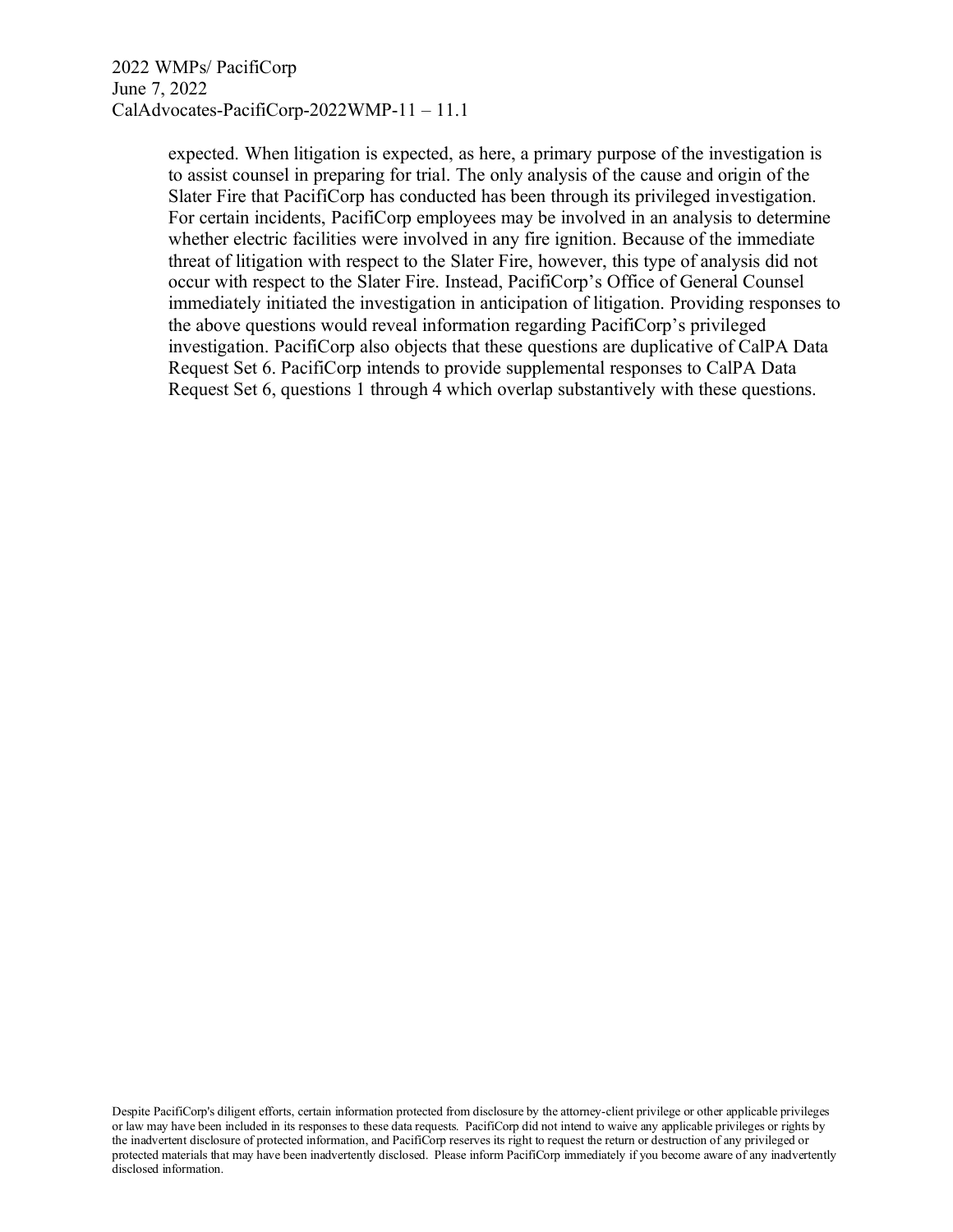**2022 WMP Update submission, and to the attached Follow-up Accident Report submitted to the CPUC regarding the Slater Fire (the "Accident Report"), dated October, 16, 2020. <sup>1</sup> If the responses include privileged information or legal analysis or conclusions as well as technical and policy conclusions, please provide a version with the privileged and legal analysis/conclusions redacted.**

- (a) Did PacifiCorp personnel (such as a trouble-person) respond to the ignition of the Slater Fire by visiting the scene of this incident within 48 hours of the ignition?
- (b) If the answer to part (a) is yes, please identify the job title(s) of each person who responded to the incident.
- (c) If the answer to part (a) is yes, what did the PacifiCorp personnel who responded conclude about how and where the fire ignited?
- (d) If the answer to part (a) is no, please explain why not.

### **Response to CalPA Data Request 11.2**

- (a) PacifiCorp objects that the "scene of the incident" is ambiguous and not defined. PacifiCorp will interpret the "scene of the incident" to mean the area under investigation by the investigating agency, United States Forest Service (USFS), at the span between Pole Nos. 135300 and 136300 on Circuit 5G16. Subject to this interpretation, PacifiCorp responds as follows: PacifiCorp was not allowed to access the scene of the incident by USFS in the first 48 hours after the fire, though PacifiCorp notes that on the morning of September 8, 2020, PacifiCorp Serviceman Randy Zink responded to the fire by manually opening a fuse at Pole No. 143300 on the tap line referenced in the Company's response to CalPA Data Request 11.4 subpart (a).
- (b) PacifiCorp Serviceman Randy Zink.
- (c) Not applicable as USFS restricted access to the scene of the incident.
- (d) USFS prohibited access to the scene of the incident until September 15, 2020, when PacifiCorp's field operations was granted limited access to the area in order to conduct repairs.

<sup>&</sup>lt;sup>1</sup> "Follow-Up Accident Report to the California Public Utilities Commission," Pacific Power, October 16, 2020.

Despite PacifiCorp's diligent efforts, certain information protected from disclosure by the attorney-client privilege or other applicable privileges or law may have been included in its responses to these data requests. PacifiCorp did not intend to waive any applicable privileges or rights by the inadvertent disclosure of protected information, and PacifiCorp reserves its right to request the return or destruction of any privileged or protected materials that may have been inadvertently disclosed. Please inform PacifiCorp immediately if you become aware of any inadvertently disclosed information.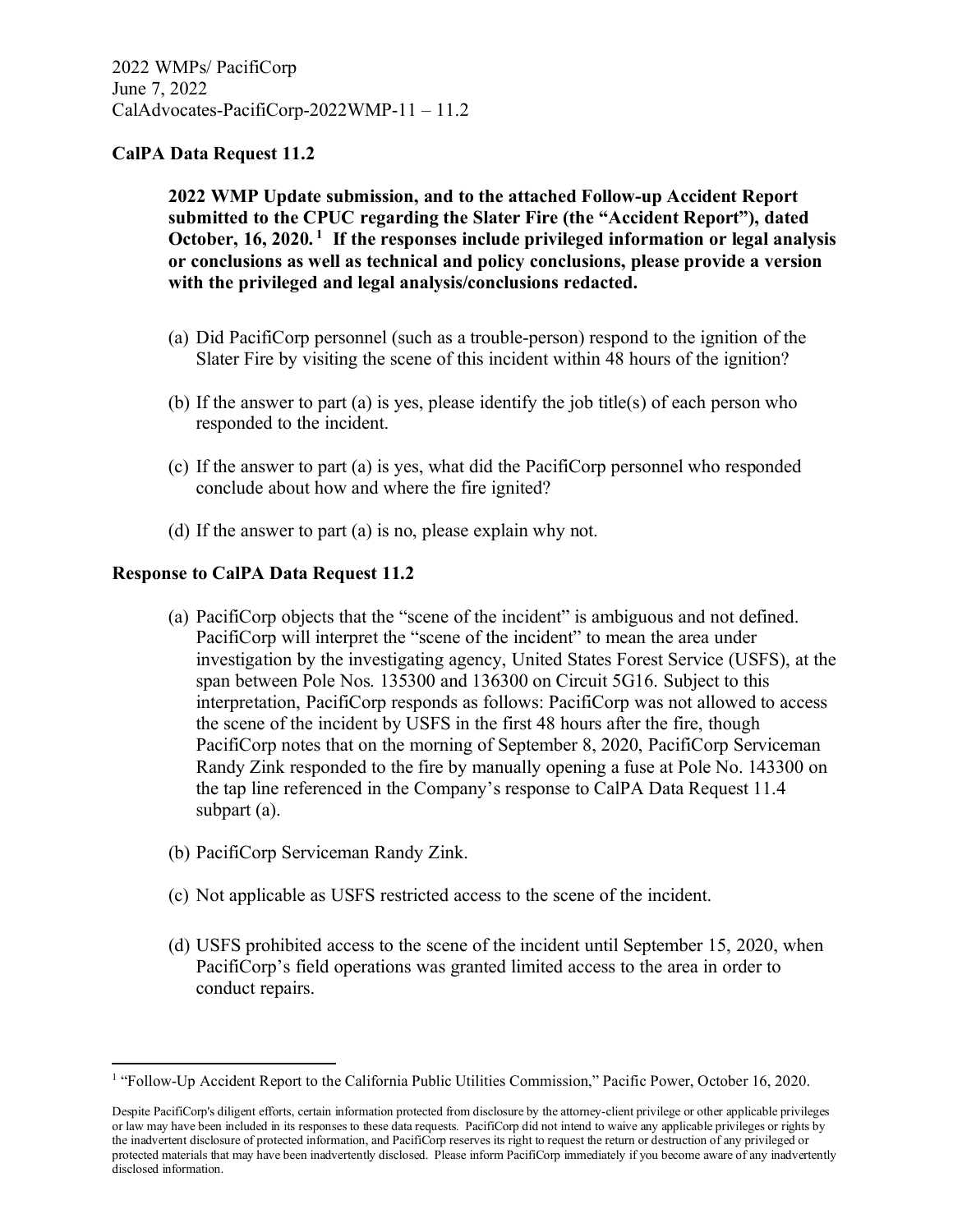**2022 WMP Update submission, and to the attached Follow-up Accident Report submitted to the CPUC regarding the Slater Fire (the "Accident Report"), dated October, 16, 2020. <sup>1</sup> If the responses include privileged information or legal analysis or conclusions as well as technical and policy conclusions, please provide a version with the privileged and legal analysis/conclusions redacted.**

- (a) Did PacifiCorp perform an engineering analysis to determine the causes of the Slater Fire?
- (b) If the answer to part (a) is yes, what were the conclusions of this analysis?

### **Response to CalPA Data Request 11.3**

<sup>&</sup>lt;sup>1</sup> "Follow-Up Accident Report to the California Public Utilities Commission," Pacific Power, October 16, 2020.

Despite PacifiCorp's diligent efforts, certain information protected from disclosure by the attorney-client privilege or other applicable privileges or law may have been included in its responses to these data requests. PacifiCorp did not intend to waive any applicable privileges or rights by the inadvertent disclosure of protected information, and PacifiCorp reserves its right to request the return or destruction of any privileged or protected materials that may have been inadvertently disclosed. Please inform PacifiCorp immediately if you become aware of any inadvertently disclosed information.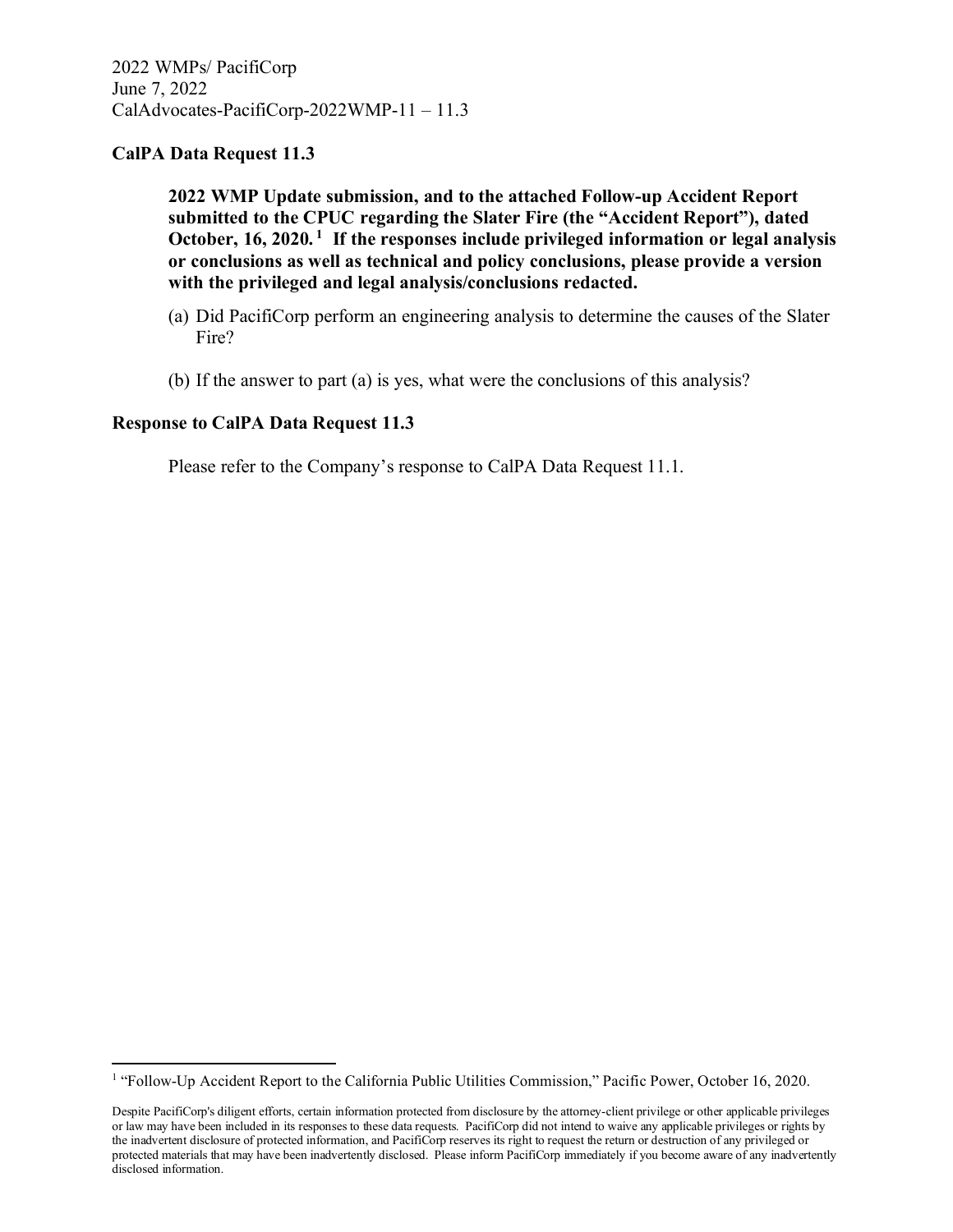**2022 WMP Update submission, and to the attached Follow-up Accident Report submitted to the CPUC regarding the Slater Fire (the "Accident Report"), dated October, 16, 2020. <sup>1</sup> If the responses include privileged information or legal analysis or conclusions as well as technical and policy conclusions, please provide a version with the privileged and legal analysis/conclusions redacted.**

- (a) Please identify the circuit and circuit-segment nearest to the location where the Slater Fire started.
- (b) Please state when the above-identified circuit segment had been last subject to a vegetation management inspection prior to the Slater Fire.
- (c) Please provide any vegetation corrective notifications identified by as part of the most recent vegetation management inspections conducted prior to the Slater Fire.
- (d) Please state when you last performed vegetation management work (i.e., tree trimming or removal) on the above-identified circuit segment prior to the Slater Fire.
- (e) Please state when the above-identified circuit segment had been last subject to detailed asset inspections prior to the Slater Fire.
- (f) Please provide any asset maintenance corrective notifications identified as part of the most recent asset management inspections conducted prior to the Slater Fire.
- (g) At the time the ignition occurred, was the above-identified circuit segment scoped for inclusion in any system hardening programs in PacifiCorp's 2020 Wildfire Mitigation Plan (for work to be performed during the 2020-2022 WMP cycle)?
- (h) If the answer to part (d) is yes, identify the type of system hardening project(s) that PacifiCorp planned to perform on this circuit segment in its 2020 Wildfire Mitigation Plan.

### **Response to CalPA Data Request 11.4**

(a) The precise location of the Slater Fire's ignition remains under investigation. PacifiCorp understands that the United States Forest Service (USFS) focused its investigation on a tap line on Circuit 5G16 that terminates in the USFS Slater Butte lookout tower, and more specifically, the span between Pole Nos. 135300 and 136300.

<sup>&</sup>lt;sup>1</sup> "Follow-Up Accident Report to the California Public Utilities Commission," Pacific Power, October 16, 2020.

Despite PacifiCorp's diligent efforts, certain information protected from disclosure by the attorney-client privilege or other applicable privileges or law may have been included in its responses to these data requests. PacifiCorp did not intend to waive any applicable privileges or rights by the inadvertent disclosure of protected information, and PacifiCorp reserves its right to request the return or destruction of any privileged or protected materials that may have been inadvertently disclosed. Please inform PacifiCorp immediately if you become aware of any inadvertently disclosed information.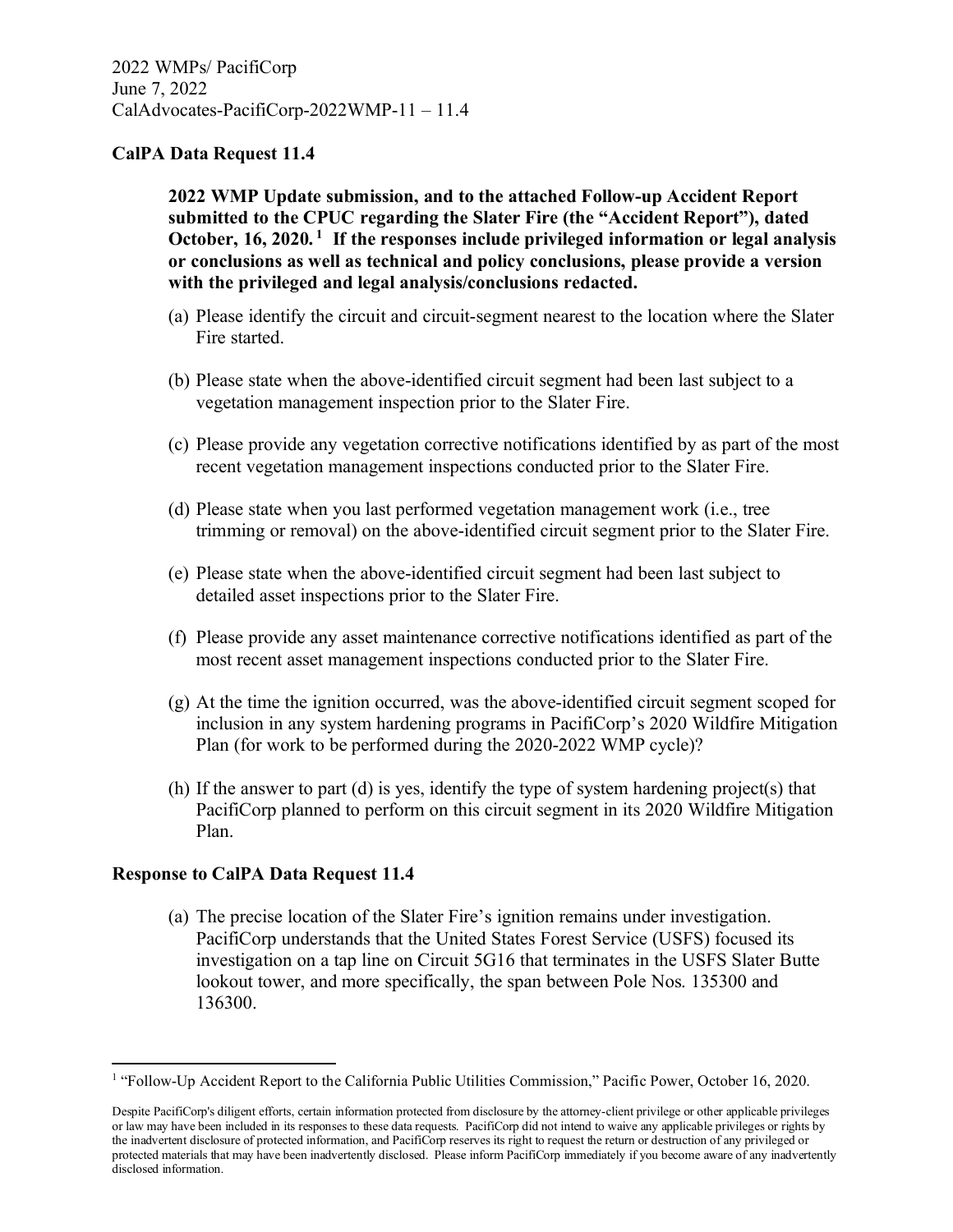- (b) Based on a reasonable investigation, a vegetation management audit of the tap line was performed on or about September 3, 2020. Copies of the five most recent vegetation management patrol inspections conducted on Circuit 5G16 were produced to the California Public Utility Commission (CPUC) Safety and Enforcement Division (SED) with Bates numbers PC-SED-SLATER000000033 to PC-SED-SLATER000000313. Documents reflecting vegetation management records for Circuit 5G16 for the last five years were produced to the CPUC SED with Bates numbers PC-SED-SLATER000001243 to PC-SED-SLATER000001933.
- (c) PacifiCorp objects that the question is overbroad, unduly burdensome, and ambiguous as it is not limited to the subject span. To the extent information is requested regarding the subject span, please refer to the Company's response to subpart (b) above.
- (d) Based on a reasonable investigation, a PacifiCorp contractor completed vegetation management work at the tap line on or about July 1, 2020. Please also refer to the Company's response to subpart (b) above
- (e) Please refer to the Company's response below:
	- 1. When an asset inspection associated with PacifiCorp's inspection and correction programs is performed on a PacifiCorp facility, an inspection record is created in the Facility Point Inspection (FPI) system, the PacifiCorp's system of record for overhead and underground facilities. PacifiCorp uses the following convention and meaning when creating inspection records of different types:
		- i. SAFETY: An inspection record indicative of performing a safety inspection, also referred to as a patrol or visual assurance inspection.
		- ii. DETAIL: An inspection record indicative of performing a SAFETY inspection as well as a DETAILED inspection.
		- iii. Pole Treat & Test (PTT): An inspection record indicative of performing a SAFETY inspection, DETAILED inspection, and a PTT inspection, also known as an intrusive test.
	- 2. Therefore, when reviewing PacifiCorp's inspection records, the presence of a DETAIL inspection record indicates that PacifiCorp or its contractors performed both a SAFETY and a DETAIL inspection. Similarly, the presence of a PTT inspection record indicates that PacifiCorp or its contractors performed a SAFETY, DETAIL, and PTT inspection. In addition to traditional inspection types and methods, PacifiCorp conducts ENHANCED inspections. Currently,

Despite PacifiCorp's diligent efforts, certain information protected from disclosure by the attorney-client privilege or other applicable privileges or law may have been included in its responses to these data requests. PacifiCorp did not intend to waive any applicable privileges or rights by the inadvertent disclosure of protected information, and PacifiCorp reserves its right to request the return or destruction of any privileged or protected materials that may have been inadvertently disclosed. Please inform PacifiCorp immediately if you become aware of any inadvertently disclosed information.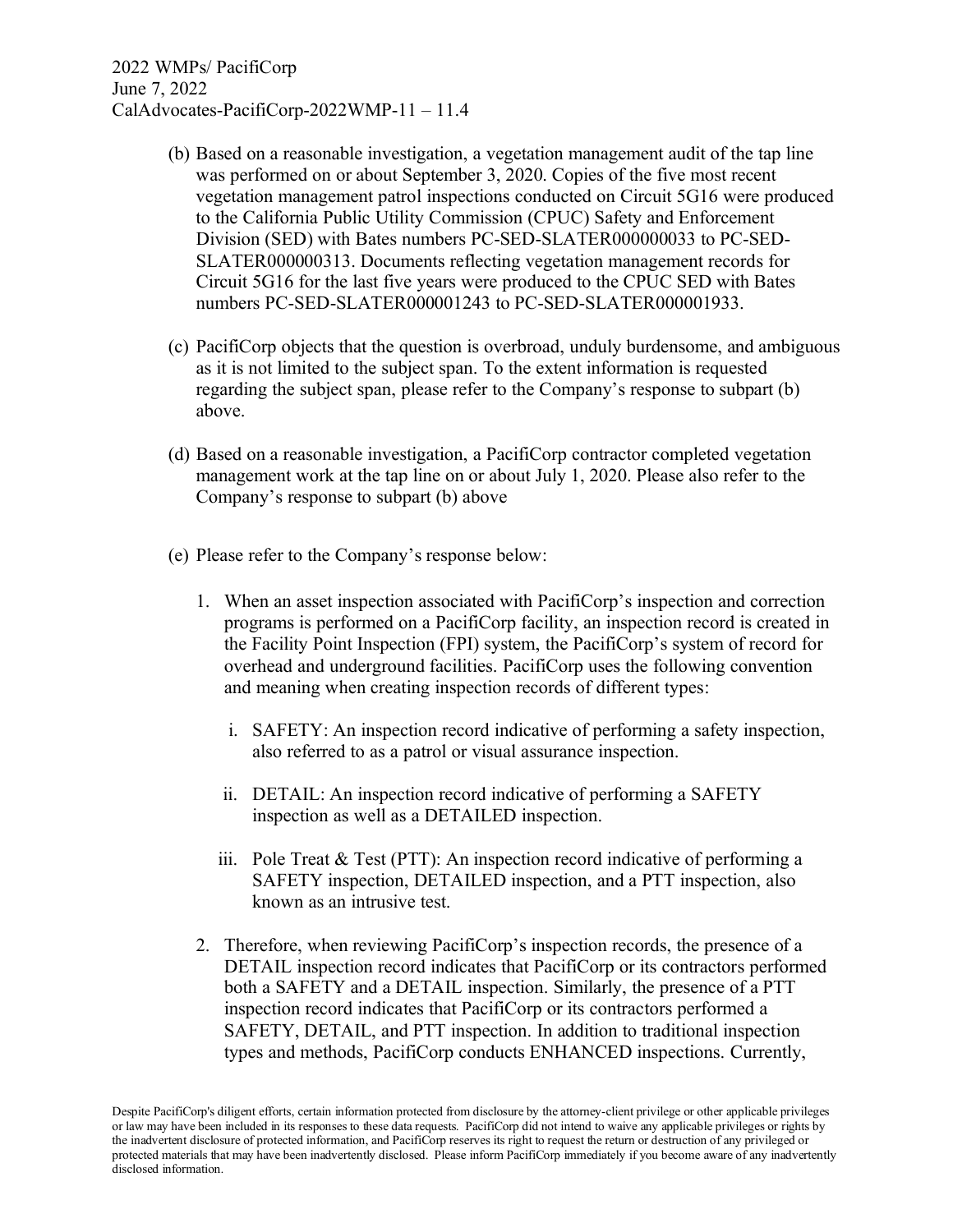PacifiCorp's ENHANCED inspections are exclusive to PacifiCorp's 69 kilovolt (kV) distribution facilities.

- i. ENHANCED: An inspection performed using additional tools and technology performed in addition to transition inspections and inspection methods – typically infrared (IR) technology.
- 3. Based on a reasonable investigation, PacifiCorp provides the following information for Pole No. 135300 and Pole No. 136300: Detail inspections were performed on or about 6/7/2017; Safety inspections were performed on or about 5/1/2020. PacifiCorp previously produced inspection records from the FPI system, PacifiCorp's system of record, to the CPUC SED at Bates numbers PC-SED-SLATER000000314 to PC-SED-SLATER000000316.
- (f) PacifiCorp objects that the question is overbroad, unduly burdensome, and ambiguous as it is not limited to the subject span. To the extent information is requested regarding the subject span, based on a reasonable investigation, no conditions were identified for Pole No. 135300 and Pole No. 136300 based on the most recent Detail and Patrol inspections. PacifiCorp previously produced condition records from the FPI system, PacifiCorp's system of record, to the CPUC SED at Bates number PC-SED-SLATER000000024.
- (g) Circuit 5G16 between Pole Nos. 135300 to 136300 was not scoped for inclusion in PacifiCorp's Wildfire Mitigation Plan (WMP) system hardening initiatives and system hardening work was not completed on that segment in 2020-2022. PacifiCorp does plan to include Circuit 5G16 in its Line Rebuild program for 2023, which includes covered conductor, pole replacement, and small copper diameter replacement.
- (h) Please refer to the Company's response to subpart (g) above.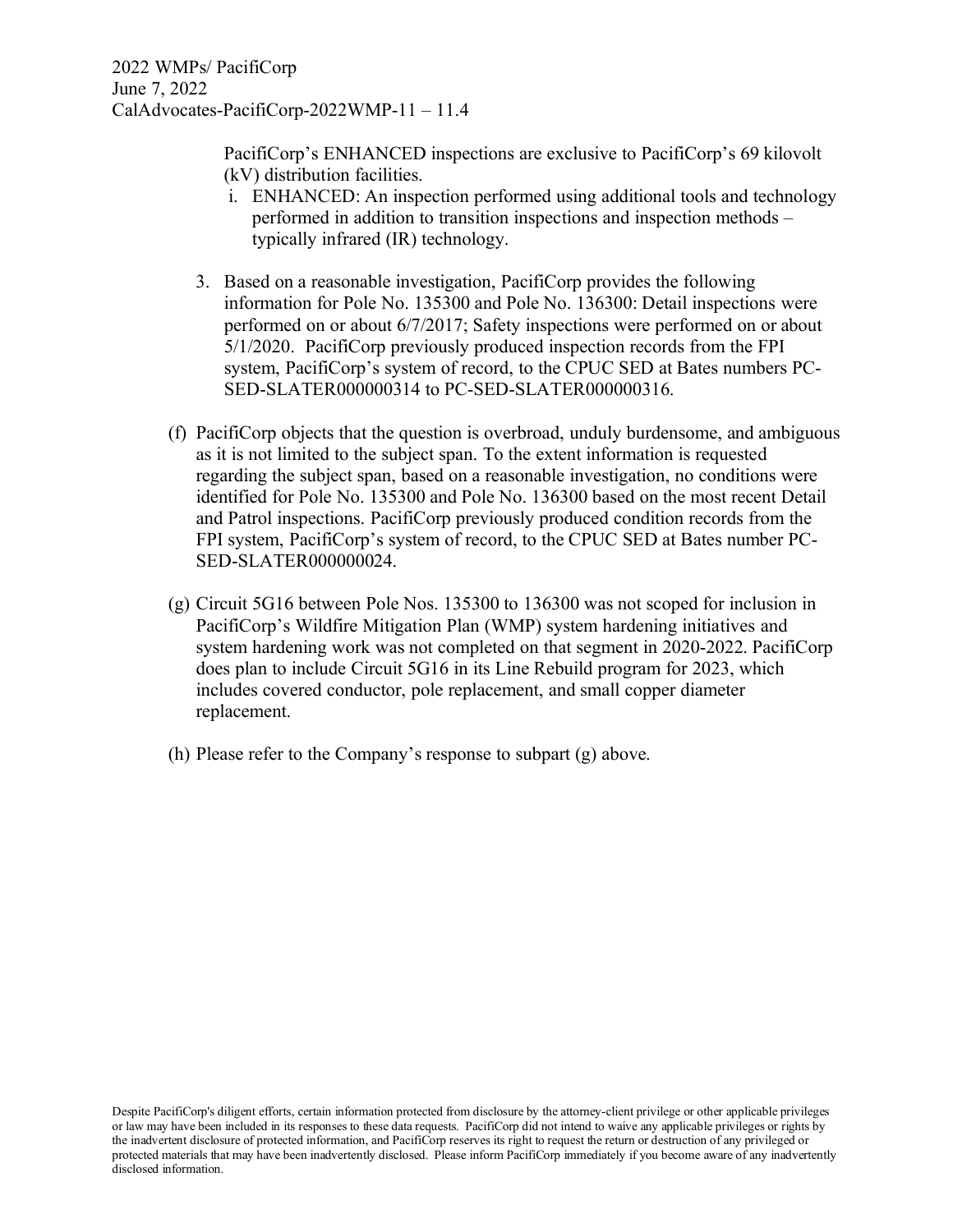**2022 WMP Update submission, and to the attached Follow-up Accident Report submitted to the CPUC regarding the Slater Fire (the "Accident Report"), dated October, 16, 2020. <sup>1</sup> If the responses include privileged information or legal analysis or conclusions as well as technical and policy conclusions, please provide a version with the privileged and legal analysis/conclusions redacted.**

- (a) Based on PacifiCorp's experience with the Slater Fire, what have PacifiCorp's subject matter experts and engineers learned about safely operating PacifiCorp's system?
- (b) Based on PacifiCorp's experience with the Slater Fire, what have PacifiCorp's managers and executives learned about safely operating PacifiCorp's system?

### **Response to CalPA Data Request 11.5**

<sup>&</sup>lt;sup>1</sup> "Follow-Up Accident Report to the California Public Utilities Commission," Pacific Power, October 16, 2020.

Despite PacifiCorp's diligent efforts, certain information protected from disclosure by the attorney-client privilege or other applicable privileges or law may have been included in its responses to these data requests. PacifiCorp did not intend to waive any applicable privileges or rights by the inadvertent disclosure of protected information, and PacifiCorp reserves its right to request the return or destruction of any privileged or protected materials that may have been inadvertently disclosed. Please inform PacifiCorp immediately if you become aware of any inadvertently disclosed information.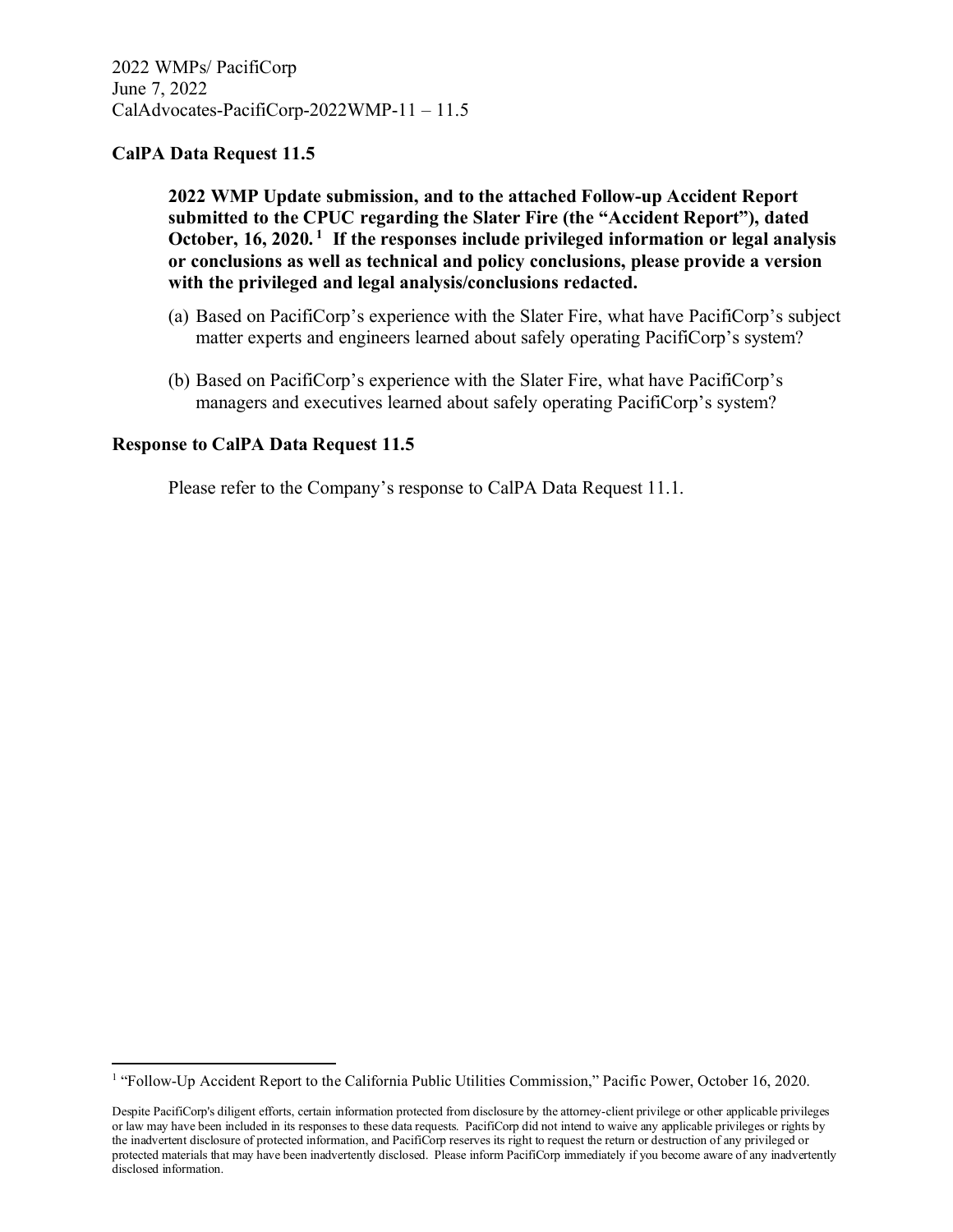**2022 WMP Update submission, and to the attached Follow-up Accident Report submitted to the CPUC regarding the Slater Fire (the "Accident Report"), dated October, 16, 2020. <sup>1</sup> If the responses include privileged information or legal analysis or conclusions as well as technical and policy conclusions, please provide a version with the privileged and legal analysis/conclusions redacted.**

- (a) What PacifiCorp company policies were adopted as a result of the Slater Fire? Please list each policy and its rationale separately.
- (b) What PacifiCorp company policies were changed as a result of the Slater Fire? Please list each company policy, the change made, and the rationale for such change separately.
- (c) Did PacifiCorp change its wildfire mitigation priorities as a result of the Slater Fire? If so, please explain how. Please list each priority change and its rationale separately.

### **Response to CalPA Data Request 11.6**

<sup>&</sup>lt;sup>1</sup> "Follow-Up Accident Report to the California Public Utilities Commission," Pacific Power, October 16, 2020.

Despite PacifiCorp's diligent efforts, certain information protected from disclosure by the attorney-client privilege or other applicable privileges or law may have been included in its responses to these data requests. PacifiCorp did not intend to waive any applicable privileges or rights by the inadvertent disclosure of protected information, and PacifiCorp reserves its right to request the return or destruction of any privileged or protected materials that may have been inadvertently disclosed. Please inform PacifiCorp immediately if you become aware of any inadvertently disclosed information.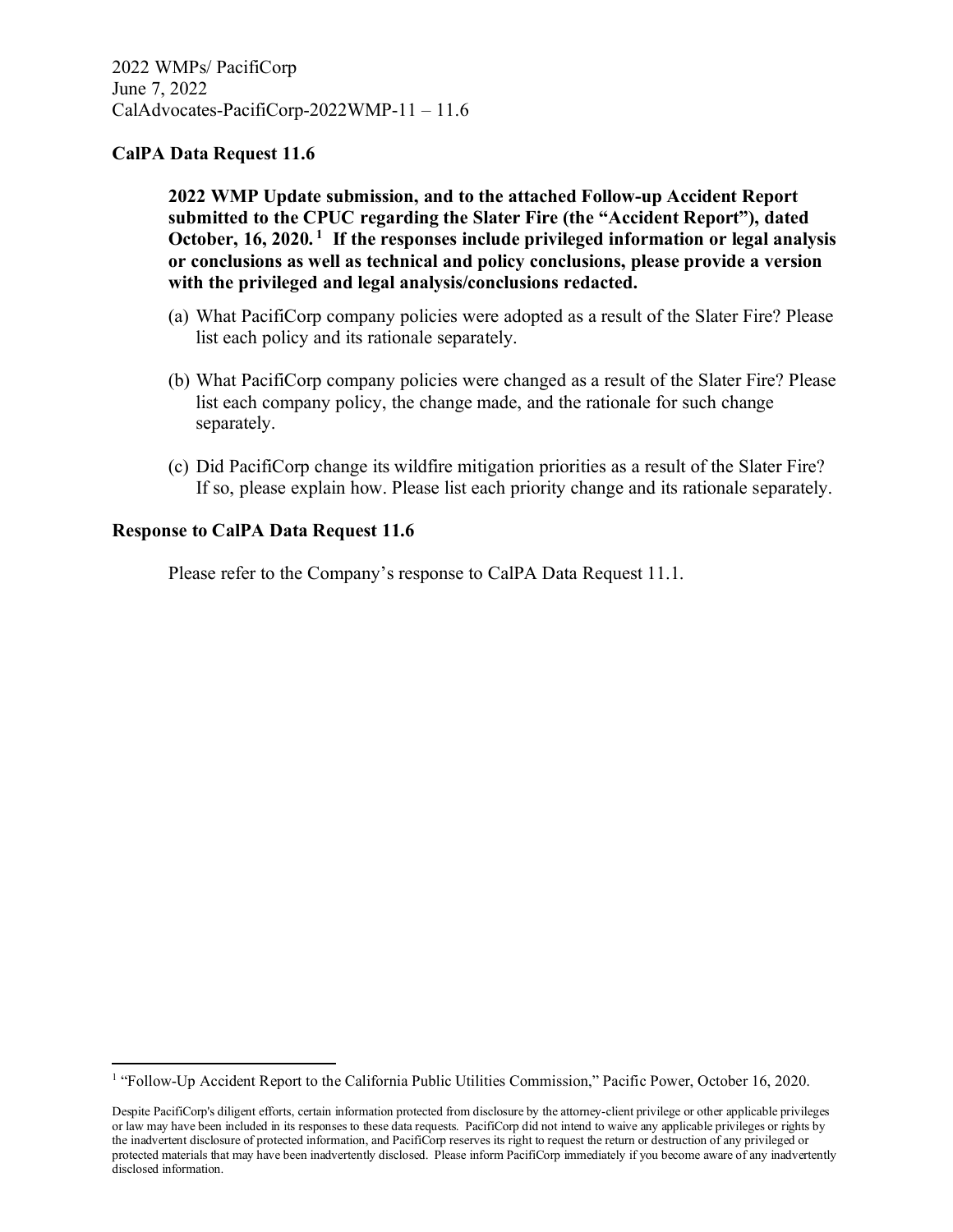**2022 WMP Update submission, and to the attached Follow-up Accident Report submitted to the CPUC regarding the Slater Fire (the "Accident Report"), dated October, 16, 2020. <sup>1</sup> If the responses include privileged information or legal analysis or conclusions as well as technical and policy conclusions, please provide a version with the privileged and legal analysis/conclusions redacted.**

How did the Slater Fire influence or change PacifiCorp's practices in each of these WMP initiative categories:

- (a) Risk assessment and mapping.
- (b) Situational awareness and forecasting.
- (c) Grid design and system hardening.
- (d) Asset management and inspections.
- (e) Vegetation management and inspections.
- (f) Grid operations and protocols.
- (g) Data governance.
- (h) Resource allocation methodology.
- (i) Emergency planning and preparedness.
- (j) Stakeholder cooperation and community engagement.

### **Response to CalPA Data Request 11.7**

<sup>&</sup>lt;sup>1</sup> "Follow-Up Accident Report to the California Public Utilities Commission," Pacific Power, October 16, 2020.

Despite PacifiCorp's diligent efforts, certain information protected from disclosure by the attorney-client privilege or other applicable privileges or law may have been included in its responses to these data requests. PacifiCorp did not intend to waive any applicable privileges or rights by the inadvertent disclosure of protected information, and PacifiCorp reserves its right to request the return or destruction of any privileged or protected materials that may have been inadvertently disclosed. Please inform PacifiCorp immediately if you become aware of any inadvertently disclosed information.